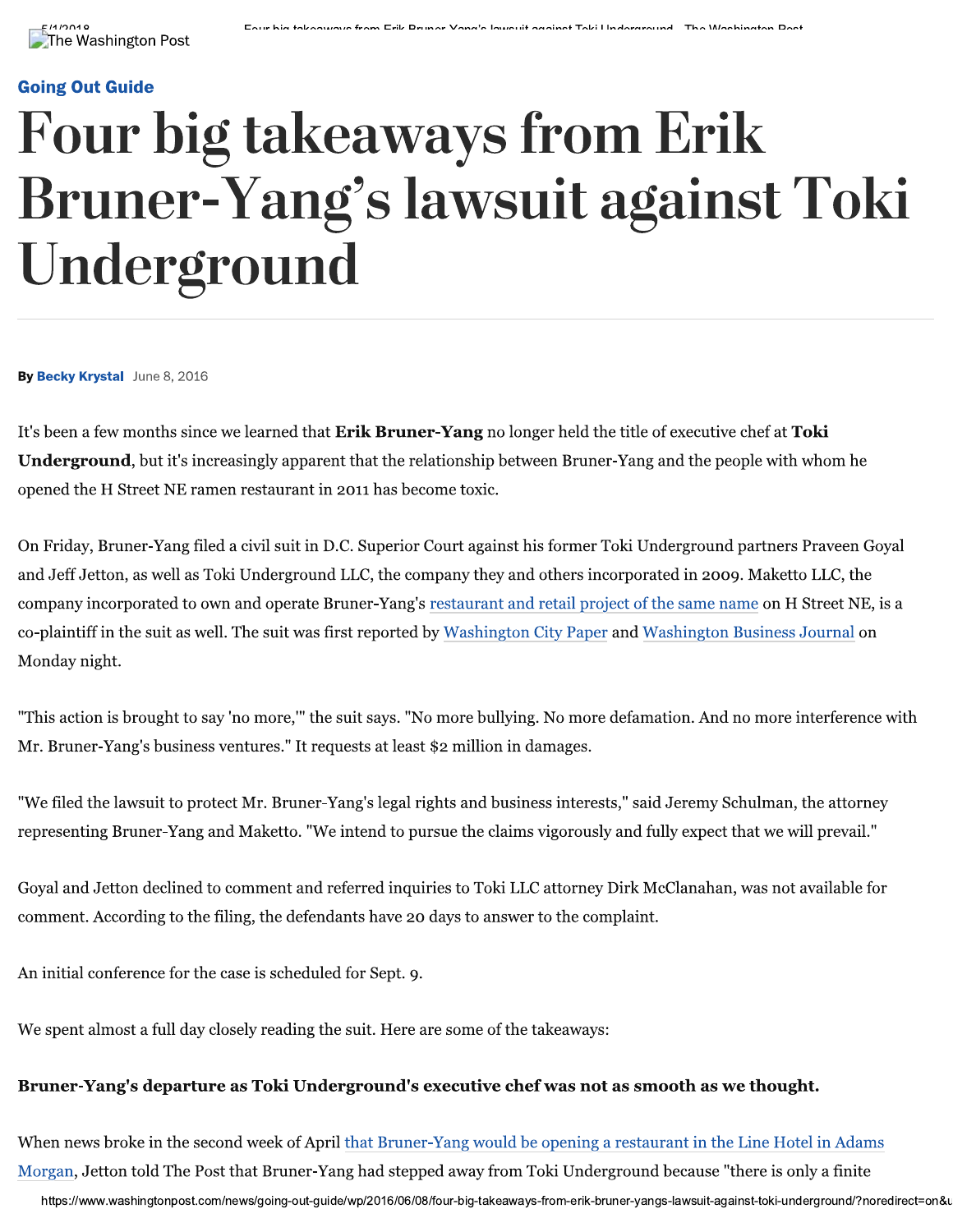The situation may have been more complicated than that.

According to Bruner-Yang's filing, on March 22, after being informed of a "desire to embark on a new strategic direction," the chef "was removed from all managerial, employment, creative and/or other operational duties at Toki Underground."

It wasn't the first time that Bruner-Yang claims he had been jettisoned from a position with Toki LLC. In the fall of 2014, Bruner-Yang "was removed as Managing Member of Toki," the suit says, a position which, according to an operating agreement from 2011 (and amended several times since then) also included in the suit, provided the chef with wide authority to manage its day-to-day operations and make decisions with regard to salaries, finances and contracts, among other things.

While Bruner-Yang himself was specified as managing member, he was not personally listed as a member in Toki LLC, according to the suit. Instead, Bruner-Yang was attached to the ownership of Toki as a member of a separate company, the now-defunct Chef Yang Consulting LLC. Chef Yang Consulting had an 11 percent membership interest in Toki LLC, as laid out in the operating agreement.

"Once Mr. Bruner-Yang was removed as Managing Member, his only position in Toki or Toki Underground was that of an employee/executive chef of Toki Underground," the filing states. It asserts that without standing as a managing member or his own membership interest in Toki LLC, Bruner-Yang is not subject to the operating agreement's non-compete clause and does not owe Toki LLC "fiduciary duties."

### Bruner-Yang disputes accusations that he used \$150,000 in Toki LLC funds for personal expenses.

Bruner-Yang's filing claims that Goyal and Jetton have harmed him with "false and defamatory statements," especially regarding suggestions that the chef improperly used funds from Toki LLC.

A letter sent by Toki LLC attorney McClanahan to the chef on May 13 ("formal notice of potential litigation"), included in Bruner-Yang's filing, demanded a \$150,000 reimbursement for unauthorized personal and other expenses related to different business ventures. Bruner-Yang's suit calls it "outright extortion," saying McClanahan's letter does not "offer a shred of support for that number, or any other amount of misappropriated funds."

The Bruner-Yang filing also says Jetton "has been spreading these lies about Mr. Bruner-Yang stealing from the Company directly to a reporter at a major Washington-area publication," as well as to Bruner-Yang's current business partners and several Toki Underground employees.

### Bruner-Yang is fighting to proceed with several other non-Toki Underground ventures.

нцрэ.//www.waənmiyuniposi.com/niewə/gomy-ourguiue/wp/∠o+o/o/www.iour-olg-takeawayə-nomi-enik-biuk-onami-yangə-lawəuli-agamərukk-uniuergrounu/ : noreunect-on&l<br>. Bruner-Yang's suit paints a somewhat com<br>
included in Bruner-Yang's filing, Toki LLC<br>
about the restaurant for a little more than<br>
inter-ality consideration in the more than Bruner-Yang's suit paints a somewhat complicated picture of the Line Hotel deal. According to the letter from McClanahan included in Bruner-Yang's filing, Toki LLC's team was in negotiations with the Line Hotel's parent company, the Sydell Group, about the restaurant for a little more than a year beginning in the spring of 2013. The letter accuses Bruner-Yang of "effectively"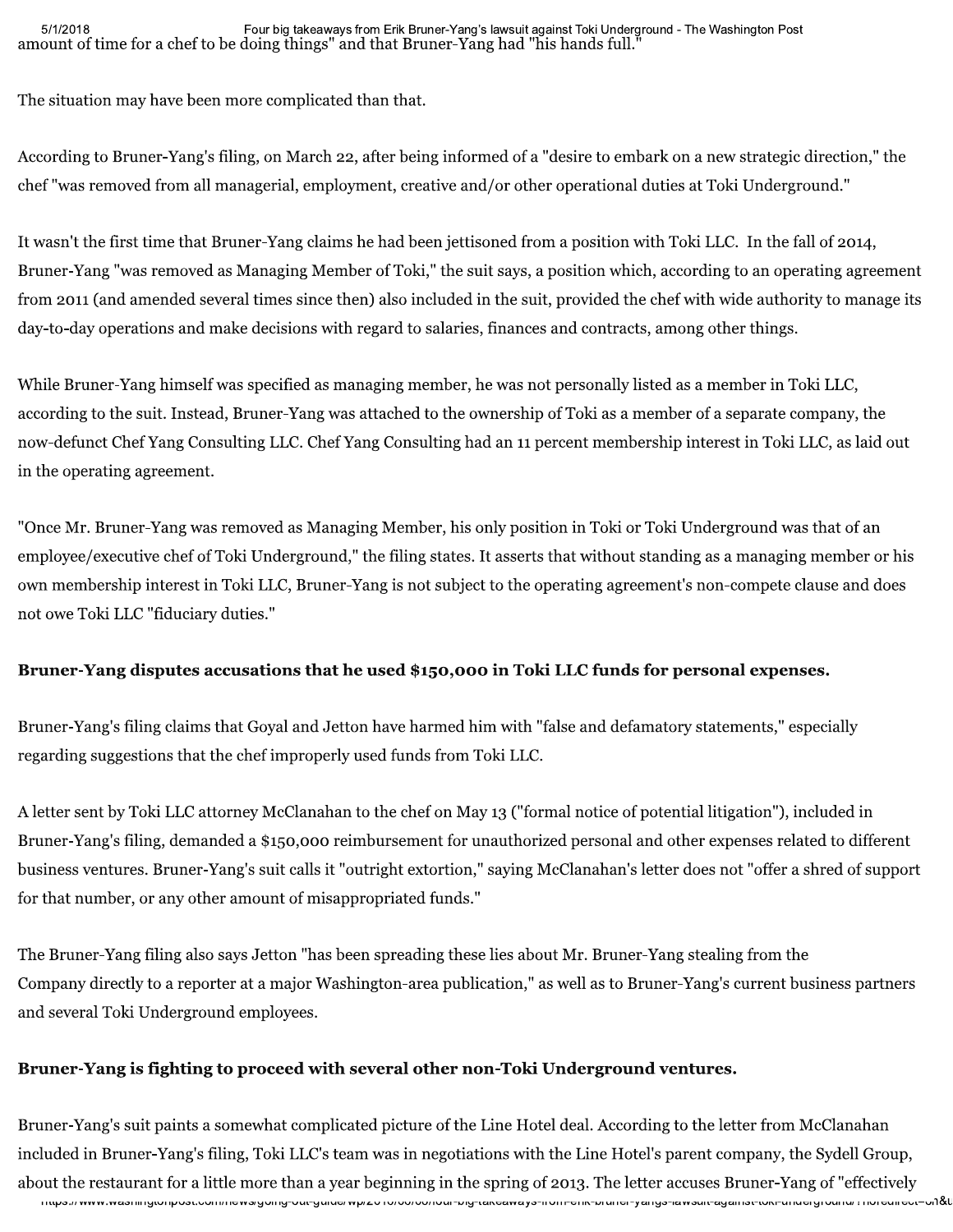$\frac{1}{1}$  . The contract of the state of the state of the contract of the contract of the contract of the contract of the contract of the contract of the contract of the contract of the contract of the contract of the con converting this Toki opportunity for yourself," while Bruner-Yang's filing claims that "the Toki board did not approve the agreement and was unwilling to move forward with the deal" and tried to add new conditions that prompted Sydell to drop the project. According to the filing, more than a year passed before EBY Hospitality Group LLC, of which Bruner-Yang is a member, agreed to its own deal with the hotel. The Sydell Group declined to comment on the suit.

The two sides also disagree about the circumstances surrounding Paper Horse, the ramen kiosk Bruner-Yang debuted in the Whole Foods Market in Foggy Bottom on May 9, just a few days before McClanahan's letter. The letter claims Paper Horse bookstaat on 2011-2011-2012 on 2013 to that at Toking Eqs. in Toking LCC's operating agreement, because it serves food similar to that at Toking Underground. It makes a similar allegation with regard to potential additions of ramen and bao to the menu at Maketto. The letter requests that Bruner-Yang and "any affiliate entities" cease and desist "any actions related to" Paper Horse and "disgorge to Toki any and all revenue earned or to be earned from this business venture." As to Maketto, the letter requests Bruner-Yang "cease and desist any and all operations, benefits, or ownership with Maketto" or change the menu at Maketto so that it is not similar to Toki Underground's.

For his part, Bruner-Yang's filing says that a "consent and release" dated Sept. 25, 2015, excluded Toki LLC from any claim on Bruner-Yang's business with the Sydell Group. Furthermore, it says the non-compete clause in the operating agreement did not apply to Bruner-Yang and he "did not owe any fiduciary duties to Toki" since he was no longer its managing member and it was Chef Yang Consulting LLC, not himself personally, that was a member of the Toki LLC group. Additionally, the Maketto menu change "has not even happened."

#### Alleged email wrongdoing is also at issue.

Bruner-Yang also contends that Jetton and Goyal improperly cut off Maketto's access to its email list and appropriated it for themselves.

While still working for Toki LLC, Bruner-Yang claims that he helped build a list of customer email addresses through email marketing service MailChimp. He also alleges that he later combined that list with a list of customers from Maketto and his Union Market Asian grocery stand, Honeycomb. When Bruner-Yang "separated from Toki Underground, he changed the billing arrangement such that Maketto, rather than Toki, would pay for the MailChimp account" but did not prevent the Toki team from accessing it, according to the filing.

In late May, Bruner-Yang's Maketto partner, Will Sharp, could not send out an email blast about a Memorial Day promotion, because Goyal "had unilaterally cut off" their access to the MailChimp account, the suit says. It adds that not having the ability to send that email hurt Maketto's business.

confidential information" -- some of which<br>inquire about their dealings with Bruner-Y<br>himself.<br>maps://www.wasimigoriposi.com/news/going-ourg The suit also alleges that Jetton accessed Bruner-Yang's Toki underground email account to gather information regarding the chef's "personal contacts, business dealings that did not relate to Toki and other valuable trade secret, proprietary and confidential information" -- some of which the suit suggests Jetton used when contacting Whole Foods and the Sydell Group to inquire about their dealings with Bruner-Yang. The suit says Jetton sent at least one email from the account without identifying himself.